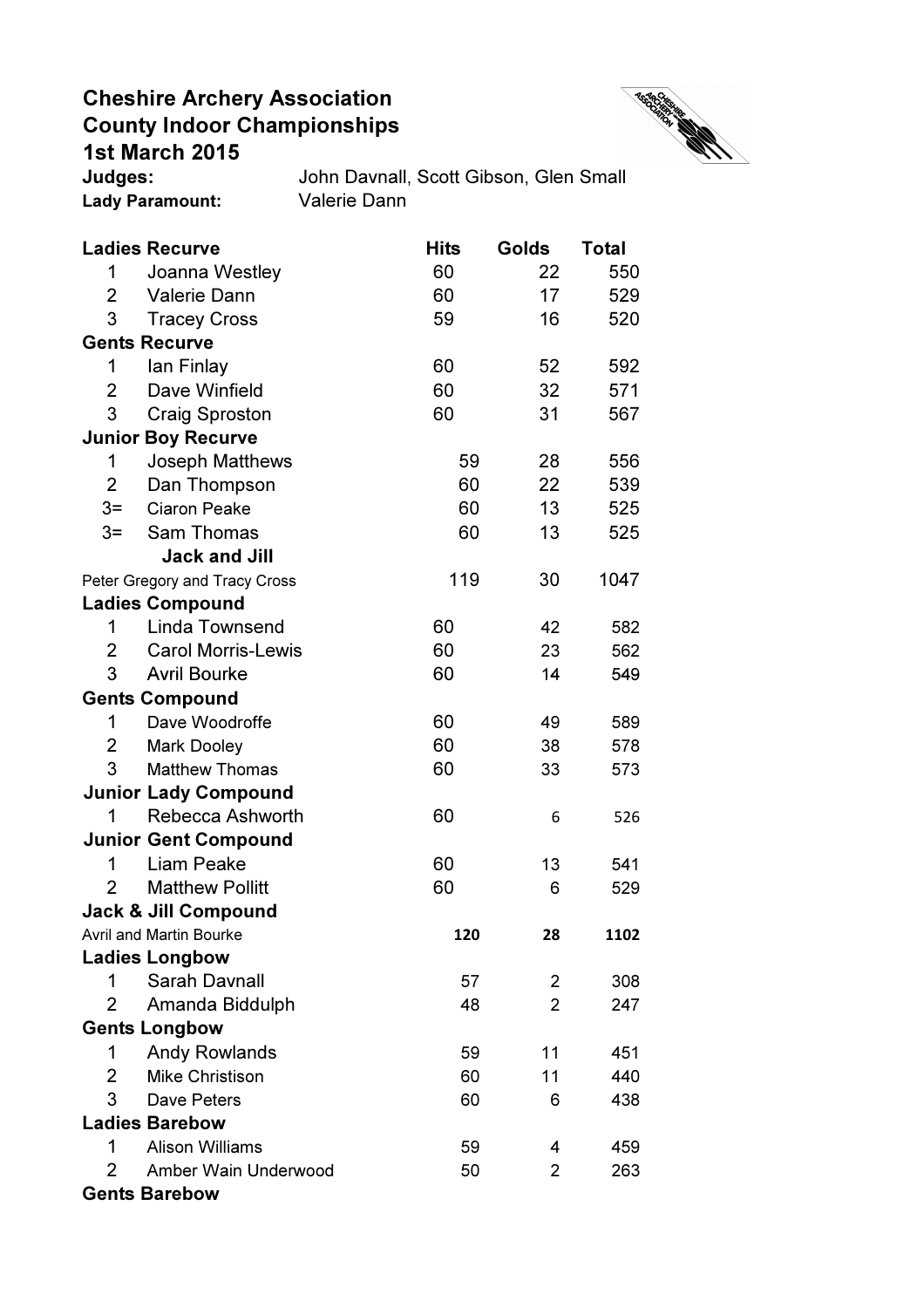| <b>Carl Price</b>                        | 60 | 11 | 511 |
|------------------------------------------|----|----|-----|
| Matt Warke                               | 60 | 12 | 505 |
| Craig Gallagher                          | 60 | 13 | 502 |
| <b>Cumstock Trophy (1st Year Archer)</b> |    |    |     |
| <b>Ashley Mackenzie</b>                  | 60 | 27 | 549 |
| <b>Lady Paramount Prize</b>              |    |    |     |
| <b>Roy Bullen</b>                        | 60 | 27 | 558 |

|      | <b>Results</b>             | Compounds shot 3 spot unless specified |              |       |             |  |
|------|----------------------------|----------------------------------------|--------------|-------|-------------|--|
|      | <b>Lady Recurve</b>        |                                        | <b>Score</b> | Golds | <b>Hits</b> |  |
|      | 1 Joanna Westley           | Goldcrest                              | 550          | 22    | 60          |  |
|      | 2 Valerie Dann             | Club AZ                                | 529          | 17    | 60          |  |
|      | 3 Tracey Cross             | Goldcrest                              | 520          | 16    | 59          |  |
|      | 4 Derbra Ashworth          | Bruntwood                              | 519          | 15    | 60          |  |
|      | 5 Carol Bladen             | <b>CCB</b>                             | 475          | 9     | 60          |  |
|      | 6 Rebecca Bradbury         | Caldy                                  | 469          | 8     | 59          |  |
|      | <b>Gent Recurve</b>        |                                        |              |       |             |  |
|      | 1 Ian Finlay               | <b>CCB</b>                             | 592          | 52    | 60          |  |
|      | 2 Dave Winfield            | Warrington                             | 571          | 32    | 60          |  |
|      | 3 Craig Sproston           | Goldcrest                              | 567          | 31    | 60          |  |
|      | 4 Roy Bullen               | Bruntwood                              | 558          | 27    | 60          |  |
|      | 5 Alan Loftus              | Greenbank                              | 557          | 31    | 60          |  |
|      | 6 Mark Disley              | CCB                                    | 550          | 19    | 60          |  |
|      | 7 Ashley Mackenzie         | Goldcrest                              | 549          | 27    | 60          |  |
|      | 8 Eric Mahers              | Wirral                                 | 546          | 21    | 60          |  |
|      | 9 Derek Whittingham        | <b>CCB</b>                             | 543          | 25    | 60          |  |
|      | 10 Peter Laycock           | Bruntwood                              | 543          | 20    | 60          |  |
|      | 11 Rob Carny               | Warrington                             | 541          | 18    | 60          |  |
|      | 12 Matt Stevens            | Warrington                             | 540          | 20    | 60          |  |
|      | 13 John Gardner            | Caldy                                  | 538          | 22    | 60          |  |
|      | 14 Peter Gregory           | Goldcrest                              | 527          | 17    | 60          |  |
|      | 15 Oskars Lablaiks         | <b>CCB</b>                             | 525          | 14    | 60          |  |
|      | 16 Andy Davis              | Goldcrest                              | 498          | 10    | 60          |  |
|      | 17 Stuart Fry              | Warrington                             | 494          | 12    | 60          |  |
|      | 18 Darren Armour           | Neston                                 | 491          | 12    | 60          |  |
|      | 19 Steve Dann              | Club AZ                                | 472          | 12    | 59          |  |
|      | 20 Ian Stringfellow        | Bruntwood                              | 471          | 4     | 59          |  |
|      | <b>Junior Gent Recurve</b> |                                        |              |       |             |  |
|      | 1 Joseph Matthews          | Warrington                             | 556          | 28    | 59          |  |
|      | 2 Dan Thompson             | Bruntwood                              | 539          | 22    | 60          |  |
| $3=$ | Ciaron Peake               | <b>Warrington SC</b>                   | 525          | 13    | 60          |  |
| $3=$ | Sam Thomas                 | Wirral                                 | 525          | 13    | 60          |  |
|      | <b>Lady Compound</b>       |                                        |              |       |             |  |
|      | 1 Linda Townsend           | Club AZ                                | 582          | 42    | 60          |  |
|      | 2 Carol Morris-Lewis       | Neston                                 | 562          | 23    | 60          |  |
|      | 3 Avril Bourke             | Alsager                                | 549          | 14    | 60          |  |
|      | 4 Paula McDowell           | Wirral                                 | 545          | 17    | 59          |  |
|      | 5 Carol Gardner            | Caldy                                  | 544          | 11    | 60          |  |
|      | <b>Gent Compound</b>       |                                        |              |       |             |  |
| 1    | Dave Woodroffe             | Bruntwood                              | 589          | 49    | 60          |  |